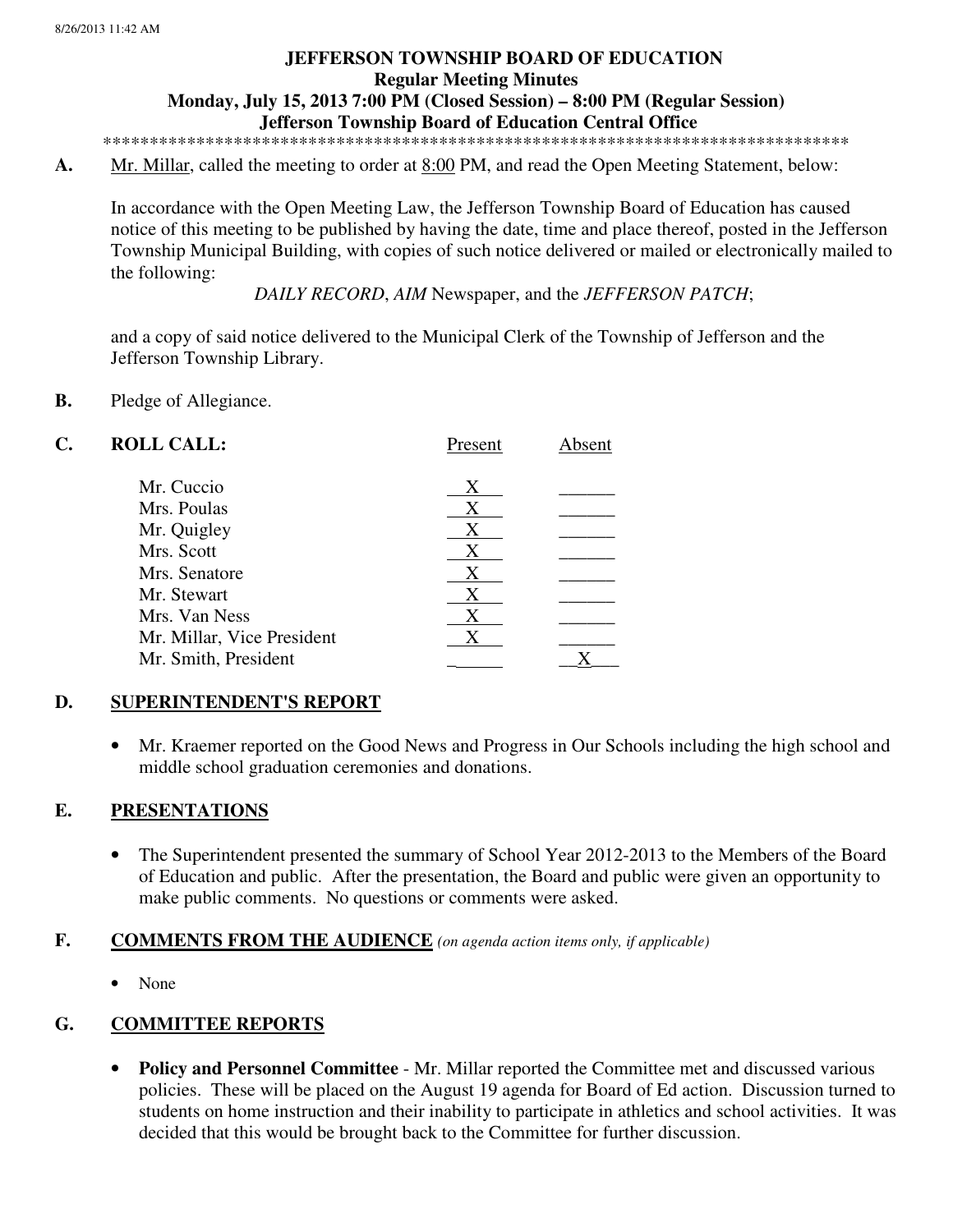## **H. MINUTES OF MEETINGS**

 Motion by Mr. Stewart, seconded by Mr. Quigley that the minutes of the following meetings be approved as submitted:

 June 17, 2013 Regular and Public Hearing Meeting Minutes June 17, 2013 Executive Session Meeting Minutes

| MOTION: Mr. Stewart | SECOND: Mr. Quigley |             |                |               |
|---------------------|---------------------|-------------|----------------|---------------|
| <b>Name</b>         | Ayes                | <b>Nays</b> | <b>Abstain</b> | <b>Absent</b> |
| Mr. Cuccio          | X                   |             |                |               |
| Mr. Millar          | X                   |             |                |               |
| Mrs. Poulas         | Х                   |             |                |               |
| Mr. Quigley         | X                   |             |                |               |
| Mrs. Scott          | X                   |             |                |               |
| Mrs. Senatore       | X                   |             |                |               |
| Mr. Smith           |                     |             |                | Х             |
| Mr. Stewart         | X                   |             |                |               |
| Mrs. Van Ness       | Х                   |             |                |               |

## **I. FINANCE AND BUILDING NEEDS COMMITTEE**

Motion by <u>Mr. Cuccio</u>, seconded by <u>Mrs. Van Ness</u>, to accept the recommendation of the Superintendent to approve and adopt motions I.1 through J.12, as described below:

- **I.1** Motion to approve the **purchase order** list dated June 2013 in the amount of **\$ 104,682.57.**
- **I.2** Motion to approve the **check journal** as of June 2013 in the amount of \$4,252,396.64.

| Fund                 | Amount |              |
|----------------------|--------|--------------|
| General (11)         | ۰υ     | 4,186,112.68 |
| Capital Outlay (12)  | ۰υ     | 21.152.98    |
| Special Revenue (20) | ۰D     | 45,130.98    |
| Total                | Э      | 4,252,396.64 |

- **I.3** Motion to approve the funds **transfers** in the 2012-2013 Fiscal Year, dated June 2013 in the amount of **\$ 230.66.**
- **I.4** Motion that the Board of Education approve the **certification** by the Board Secretary, pursuant to NJSA 18A:17-9, that as of May 31, 2013, no line item account has encumbrances and expenditures, which in total exceed the line item appropriation in violation of NJAC 6A:23-2.11(a).
- **I.5** Motion to certify, in accordance with NJAC 6A:23-2.11(c), that as of May 31, 2013, after review of the Board Secretary's and Treasurer's **Monthly Financial Reports** and upon consultation with the appropriate district officials, to the best of our knowledge no major account or fund has been overexpended in violation of NJAC 6A:23-2.11(b), and that sufficient funds are available to meet the district's financial obligations for the remainder of the fiscal year.
- **I.6** Motion to accept the US Jobs Grant additional Funds in the amount of **\$1,424**, to offset 2012-2013 expenses.
- **I.7** Motion to accept the following **donation** from the Milton Tri PTA to the Milton Pre-School Class, in accordance with Policy # 7230, Gifts, Grants and Donations.

| <b>Item/Purpose</b>     | mount |    |
|-------------------------|-------|----|
| Interactive Smart Board | ΙU    | ΩÛ |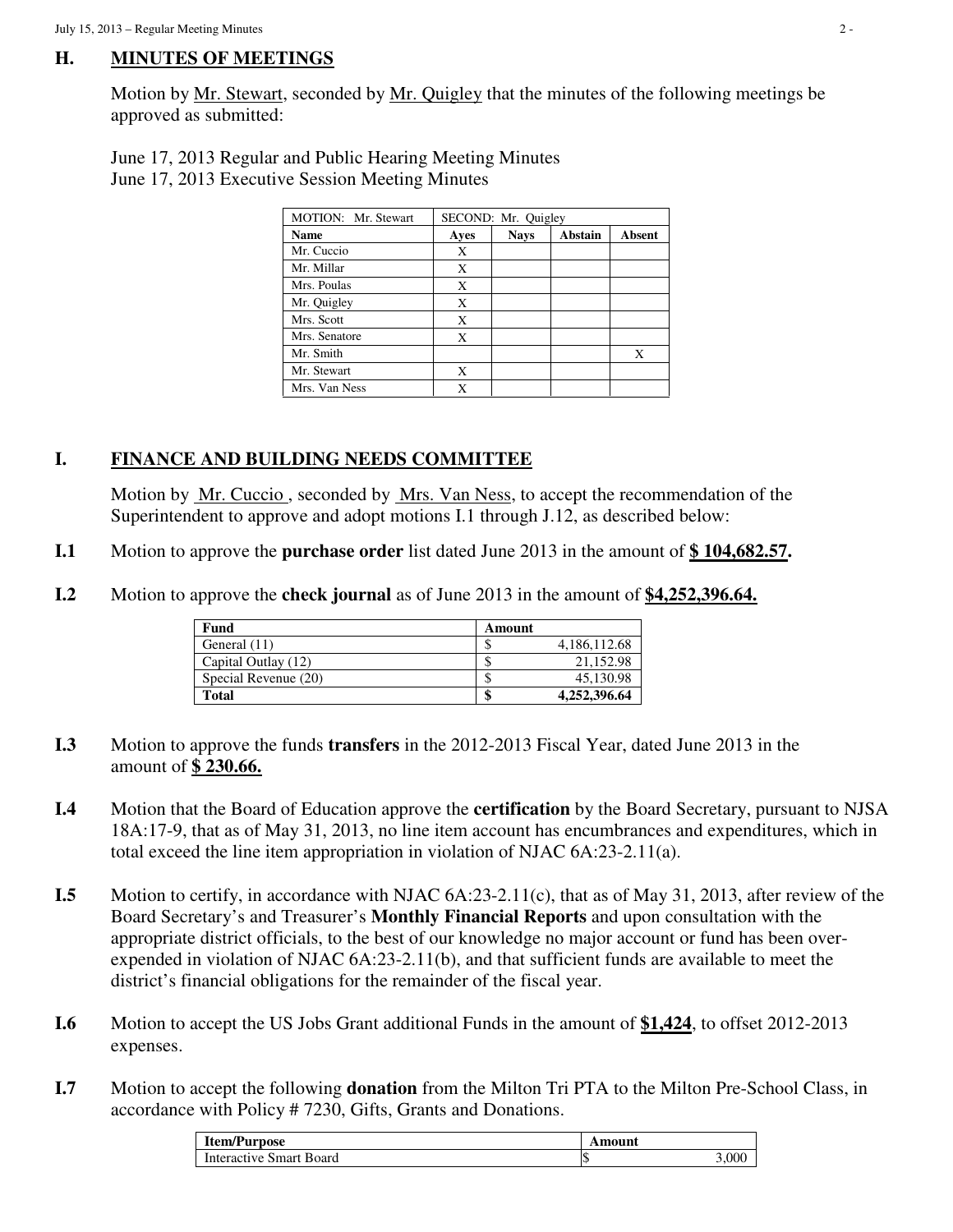**I.8** Motion to approve the disposal of **obsolete equipment**, as shown below, in accordance with Policy #7300, Disposition of Property, as listed below:

| <b>Bar Code/Tag No.</b> | <b>Equipment Description</b> |
|-------------------------|------------------------------|
| 0988                    | <b>TV Cabinet</b>            |
| 1034                    | <b>TV Cabinet</b>            |
| 2039                    | <b>TV Cabinet</b>            |
| 1044                    | <b>TV Cabinet</b>            |
| 1047                    | <b>TV Cabinet</b>            |
| 1068                    | <b>TV Cabinet</b>            |
| 1142                    | <b>TV Cabinet</b>            |
| 1082                    | <b>TV Cabinet</b>            |
| 1108                    | <b>TV Cabinet</b>            |
| 1087                    | <b>TV Cabinet</b>            |
| 1131                    | <b>TV Cabinet</b>            |
| 0831                    | <b>TV Cabinet</b>            |
| 0663                    | <b>TV Cabinet</b>            |
| 0667                    | <b>TV Cabinet</b>            |
| 0652                    | <b>TV Cabinet</b>            |
| 0649                    | <b>TV Cabinet</b>            |
| 0808                    | <b>TV Cabinet</b>            |
| 0725                    | <b>TV Cabinet</b>            |
| 0782                    | <b>TV Cabinet</b>            |
| 0778                    | <b>TV Cabinet</b>            |
| 0678                    | <b>TV Cabinet</b>            |
| 0674                    | <b>TV Cabinet</b>            |
| 0794                    | <b>TV Cabinet</b>            |
| 0817                    | <b>TV Cabinet</b>            |
| 0834                    | <b>TV Cabinet</b>            |
| 0861                    | <b>TV Cabinet</b>            |
|                         |                              |

**I.9** Motion to award bid **#2014-006** for **Refurbished Desktop Computer Equipment** to CDI Computer Dealers Inc. in the amounts indicated below (*Bid breakdown sheet attached)* 

| Equipment / 175 Sets       | 298.25/ea. | 52,193.75                                   |
|----------------------------|------------|---------------------------------------------|
| Equipment / 175 Monitors   | 82.25/ea.  | $14.393.7$ <sup><math>\epsilon</math></sup> |
| Equipment / 175 Sound Bars | No Cost    | 0.00                                        |
|                            |            |                                             |
| Total                      |            | 66.587.50                                   |

**I.10** Motion to approve **Bus Stop Agreements** between the Jefferson Township Board of Education and the following day care facilities (copies available for review):

| Alpine Montessori           | Loving & Learning   |
|-----------------------------|---------------------|
| Country Day School          | My School           |
| Elements of Learning        | <b>Quality Time</b> |
| Jefferson Child Care Center |                     |

**I.11** Motion to accept and approve resolution as described below:

 Resolved that the Board approves EI Associates to submit the following projects to the NJDOE Office of School Facilities and amend the District Long Range Facilities Plan to be consistent with the same projects for a lump sum fee of \$28,000. *(Proposal available for review)*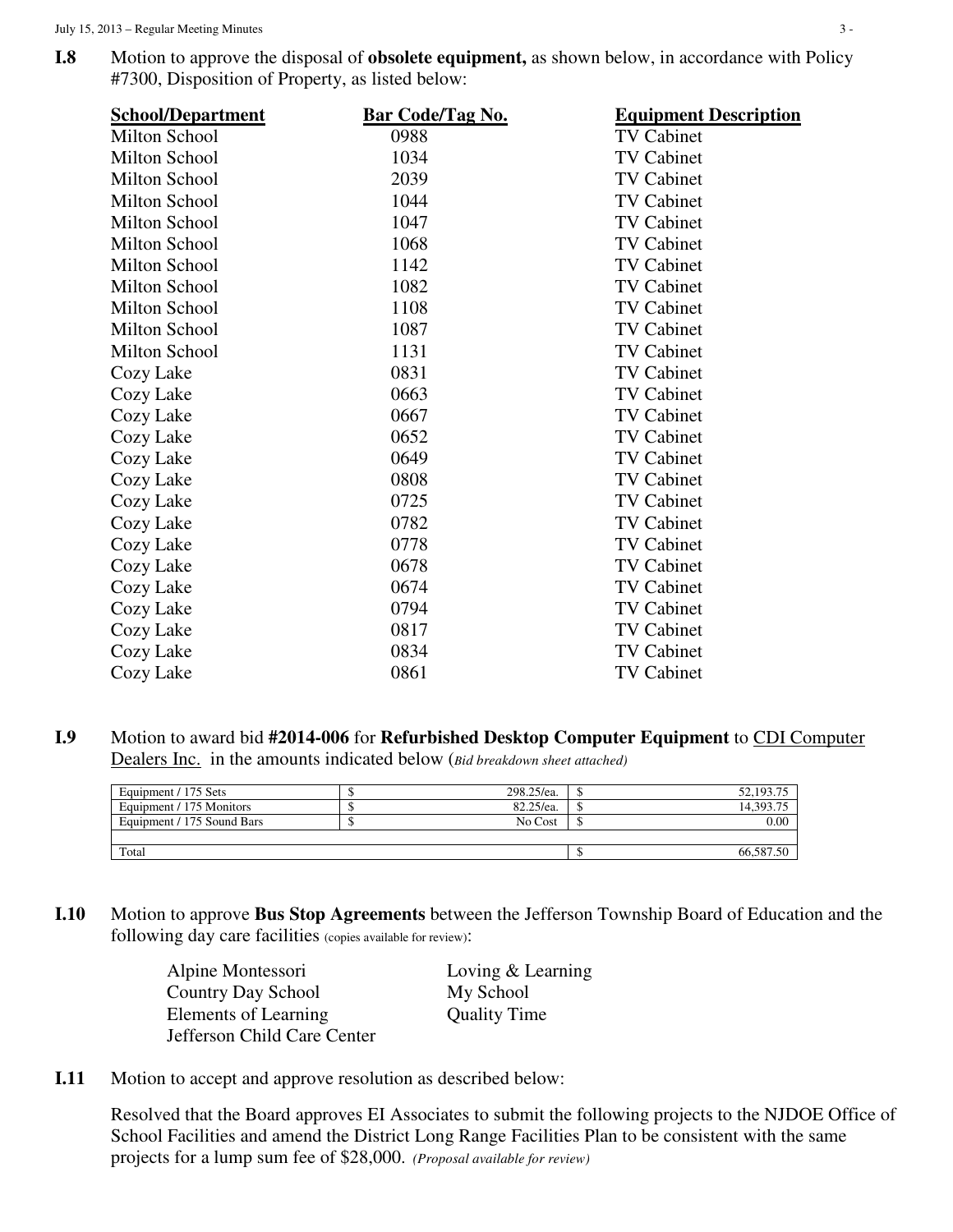- Partial Roof Replacement at Briggs ES
- Partial Roof Replacement at Cozy Lake ES
- Partial Roof Replacement at Stanlick ES
- Partial Roof Replacement at Middle School
- Partial Roof Replacement at High School
- Boiler Replacement and Conversion of Oil to Gas at Cozy Lake ES
- Water Tank Replacement at High School
- Repaving at Transportation Depot
- Interior Door Replacement at High School
- Backup generator at High School

**I.12** Motion to accept and approve the following resolution in accordance with Travel and Work Related Expenses N.J.A.C. 6A:23B:

**WHEREAS**, The employees listed in Attachment A, are attending the named professional development seminar at such identified venues, and

**WHEREAS**, The attendance at stated function was previously approved by the Superintendent, or designee, as work related and within the scope of the work responsibilities of the attendee; and

**WHEREAS**, The attendance at the function was approved as promoting delivery of instruction or furthering efficient operation of the school district; and fiscally prudent, and

**WHEREAS**, The travel and related expenses particular to attendance at this function are in accordance with the state travel guidelines established by the Department of Treasury in NJOMB circular letter; be it

**RESOLVED**, That the Board finds the travel and related expense and the expenses particular to attendance at this previously approved function is necessary/unavoidable, be it further

| <b>MOTION:</b> Mr. Cuccio | SECOND: Mrs. Van Ness |             |         |               |  |  |  |
|---------------------------|-----------------------|-------------|---------|---------------|--|--|--|
| <b>Name</b>               | Aves                  | <b>Nays</b> | Abstain | <b>Absent</b> |  |  |  |
| Mr. Cuccio                | X                     |             |         |               |  |  |  |
| Mr. Millar                | X                     |             |         |               |  |  |  |
| Mrs. Poulas               | X                     |             |         |               |  |  |  |
| Mr. Quigley               | X                     |             |         |               |  |  |  |
| Mrs. Scott                | X                     |             |         |               |  |  |  |
| Mrs. Senatore             | X                     |             |         |               |  |  |  |
| Mr. Smith                 |                       |             |         | X             |  |  |  |
| Mr. Stewart               | X                     |             |         |               |  |  |  |
| Mrs. Van Ness             | X                     |             |         |               |  |  |  |

**RESOLVED**, That the expense is justified and therefore reimbursable *(copy attached).* 

## **K. PERSONNEL COMMITTEE**

Motion by Mrs. Poulas , seconded by Mr. Cuccio, to accept the recommendation of the Superintendent to approve and adopt motion K.1, as described below:

**K.1** Motion to take action on personnel matters, as listed below; and appoint and submit to the Executive County Superintendent applications for emergent hiring and the applicant's attestation that he/she has not been convicted of any disqualifying crime pursuant to the provisions of N.J.S.A. 18A:6-7.1 et. Seq., N.J.S.A. 18A:39-17 et. seq., or N.J.S.A. 18A:6-4.13 et. seq. for those employees listed below: (All appointments are contingent upon receipt of proper teaching certification and all salary placements are pending receipt of college transcripts verifying degree status and letter stating years of service in other districts).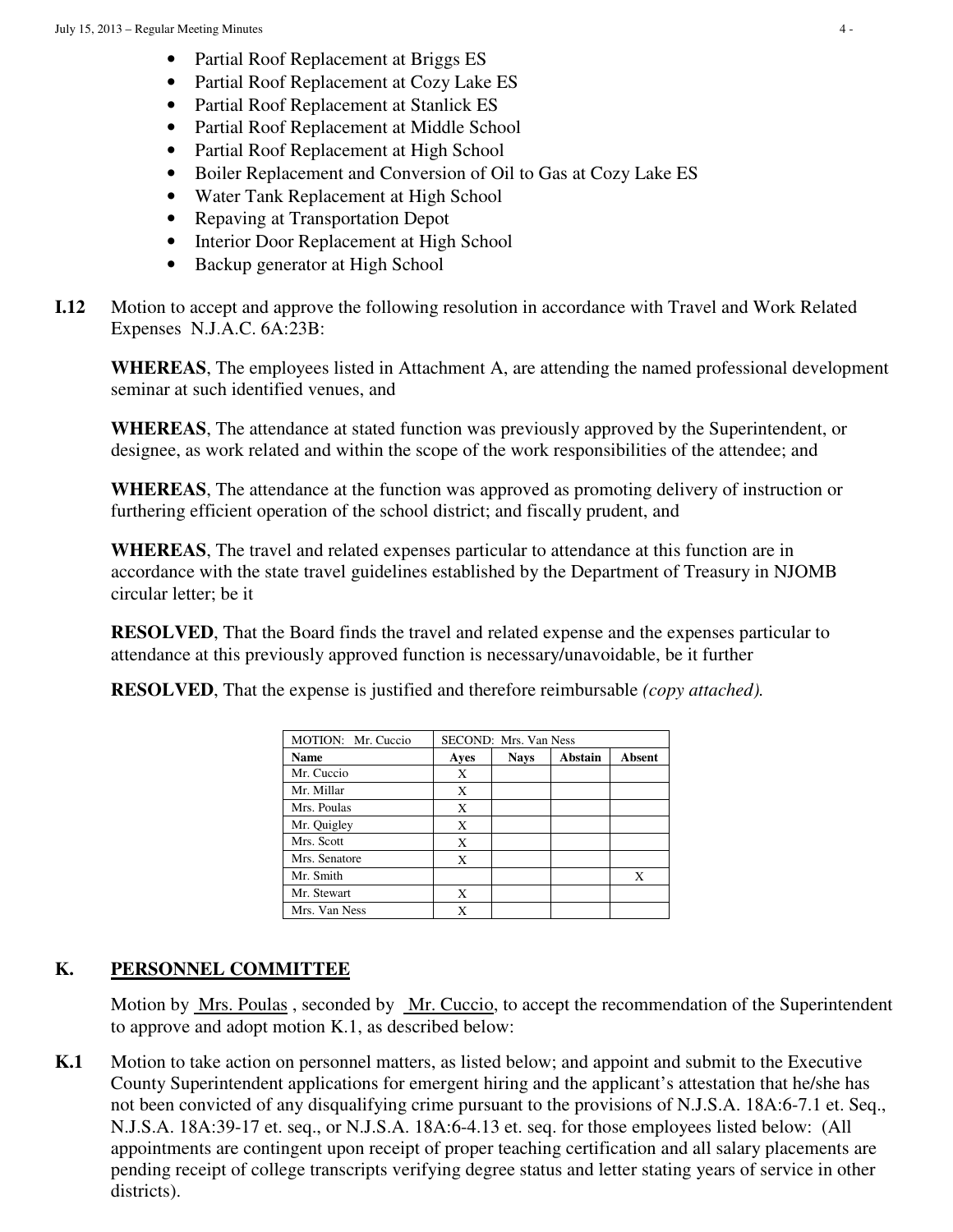| <b>PERSONNEL</b>                       |                                         |                                                         |                     |               |                        |                          |                 |                                                                  |
|----------------------------------------|-----------------------------------------|---------------------------------------------------------|---------------------|---------------|------------------------|--------------------------|-----------------|------------------------------------------------------------------|
| A. Administrative                      |                                         |                                                         |                     |               |                        |                          |                 |                                                                  |
|                                        |                                         |                                                         |                     |               |                        |                          |                 |                                                                  |
| <b>B.</b> Instructional                |                                         |                                                         |                     |               |                        |                          |                 |                                                                  |
| Name                                   | Nature of<br><b>Action</b>              | <b>Position/Control</b><br><b>Number</b>                | Deg/Step            | <b>Salary</b> | Loc.                   | Date<br><b>Effective</b> | Date<br>Termin. | <b>Discussion</b>                                                |
| Alex Montanez                          | Resignation                             | Special Ed. Teacher<br>10.80.80.AJB                     |                     |               | High School            | 6/24/13                  | 7/1/13          |                                                                  |
| Kelly Carney                           | Resignation                             | <b>Elementary Teacher</b><br>10.10.10.AGB               |                     |               | <b>Stanlick School</b> | 7/1/13                   | 7/1/13          |                                                                  |
| Lori Castiglione-Cangelosi Resignation |                                         | French Teacher<br>10.80.80.AOM                          |                     |               | High School            | 7/12/13                  | 7/12/13         |                                                                  |
| <b>Anne Patterson</b>                  | Resignation                             | French Teacher<br>10.80.80.ASU                          |                     |               | High School            | 6/18/13                  | 7/1/13          |                                                                  |
| Karen Kozlowski                        | Appoint                                 | French Teacher<br>10.80.80.ASU                          | $MA+30$<br>Step 17  | \$80,298      | High School            | 9/1/13                   | 6/30/14         | Replacing AP                                                     |
| Jessica Demkiw                         | Resignation                             | <b>English Teacher</b><br>10.70.70.BNJ                  |                     |               | Middle School          | 7/3/13                   | 7/3/13          |                                                                  |
| Megan Seader<br>11-213-100-101         | Assignment and<br><b>Account Change</b> | Special Ed. Teacher<br>10.80.80.AJB                     | $BA+15$<br>Step 11  | \$56,137      | High School            | 9/1/13                   | 6/30/14         | Replacing AM                                                     |
| Christine Couser*<br>11-130-100-101    | Appoint                                 | Math Teacher<br>10.70.70.AOO                            | BA<br>Step 1        | \$47,995      | Middle School          | 9/1/13                   | 6/30/14         | Replacing SP                                                     |
| Candace Margiotta*<br>11-140-100-101   | Appoint                                 | Family & Consumer<br>Science Teacher<br>10.80.80.ASZ    | BA<br>Step 1        | \$47,995      | High School            | 9/1/13                   | 6/30/14         | Replacing JB                                                     |
| Michelle Steinhardt*<br>11-110-100-101 | Appoint<br>.49                          | Kindergarten Teacher<br>10.30.30.BOG                    | <b>BA</b><br>Step 1 | \$23,518      | <b>Briggs School</b>   | 9/1/13                   | 6/30/14         | Part-Time, no benefits                                           |
| Melissa Freitas<br>11-120-100-101      | Appoint                                 | <b>Elementary Teacher</b><br>10.10.10.AGG               | MA<br>Step 1        | \$50,025      | <b>Stanlick School</b> | 9/1/13                   | 6/30/14         | Replacing CP                                                     |
| Kate Neurohr<br>11-120-100-101-29      | Appoint                                 | Special Ed. Teacher<br>Long-Term Sub<br>10.10.10.AIO    |                     | \$200/day     | <b>Stanlick School</b> | 9/1/13                   | 11/27/13        | Replacing LS                                                     |
| Mariel Waters*<br>11-140-100-101-29    | Appoint                                 | Social Studies Teacher<br>Long-Term Sub<br>10.80.80.ASJ | BA<br>Step 1        | \$238.39/day  | High School            | 9/1/13                   | 11/23/13        | Replacing SM                                                     |
| Susan Nydam*<br>11-140-100-101-29      | Appoint                                 | Social Studies Teacher<br>Long-Term Sub<br>10.80.80.ASL | BA<br>Step 1        | \$200/day     | High School            | 9/1/13                   | 11/23/13        | Replacing KF                                                     |
| Genevieve Wiseman<br>11-140-100-101    | Appoint                                 | <b>English Teacher</b><br>10.80.80.ARC                  | <b>BA</b><br>Step 3 | \$49,010      | <b>High School</b>     | 9/1/13                   | 6/30/14         | Replacing MS                                                     |
| Tricia Lindstedt<br>11-130-100-101     | Appoint                                 | <b>English Teacher</b><br>10.70.70.BNJ                  | $BA+15$<br>Step 3   | \$50,025      | Middle School          | 9/1/13                   | 6/30/14         | Replacing JD                                                     |
| Kira Arnold                            | <b>Additional Hours</b>                 | Social Worker                                           | MA<br>Step 7        | \$38/hr       | Middle School          | 9/3/13                   | 11/24/13        | Cover LOA<br>2 days/week<br>Not to exceed 50 hours               |
| PG                                     | Family Leave                            | Special Ed. Teacher<br>10.40.40.AUB                     |                     |               | Milton School          | 6/17/13                  | 6/22/13         | Utilizing 1/2 personal day<br>and 4.5 unpaid days                |
| VL                                     | <b>Family Leave</b>                     | Math Teacher<br>10.70.70.AOR                            |                     |               | Middle School          | 9/3/13                   | 11/23/13        | Utilizing 3 personal,<br>4 family illness, and<br>49 unpaid days |
|                                        | <b>Adjusted MaternityTeacher</b>        | <b>Special Education</b>                                |                     |               |                        |                          |                 |                                                                  |
| <b>LS</b>                              | Leave                                   | 10.10.10.AIO                                            |                     |               | Stanlick               | 9/3/13                   | 11/28/13        | Utilizing 59 unpaid days                                         |

#### **\*Requires Mentoring**

| C. Non-Instructional |                            |                                          |          |               |                |                          |                 |                          |
|----------------------|----------------------------|------------------------------------------|----------|---------------|----------------|--------------------------|-----------------|--------------------------|
| Name                 | <b>Nature of</b><br>Action | <b>Position/Control</b><br><b>Number</b> | Deg/Step | <b>Salary</b> | Loc.           | Date<br><b>Effective</b> | Date<br>Termin. | <b>Discussion</b>        |
| Jamie Baker          |                            |                                          |          |               |                |                          |                 |                          |
| 11-215-100-106       | Resignation                | Special Ed. Aide                         |          |               | Milton         | 7/2/13                   | 7/2/13          | 3 hrs/day w/o benefits   |
| Melissa White        | Program/Hours              |                                          |          |               |                |                          |                 |                          |
| 11-000-217-106-00    | Change                     | Special Ed. Aide                         | Step 3   | \$19.93/hr    | Milton         | 9/1/13                   | 6/30/14         | 3.5 hrs/day w/o benefits |
| Lynda Mohlenhoff     |                            | Special Ed. Aide                         |          |               |                |                          |                 |                          |
| 11-204-100-106       | Appoint                    | 09.70.70.BMO                             | Step 1   | \$19.32/hr    | Middle School  | 9/1/13                   | 6/30/14         | 3.5 hrs/day w/o benefits |
| Vincent Macaluso     |                            | Custodian                                |          |               |                |                          |                 |                          |
| 11-000-262-100-26    | Appoint                    | 12.80.82.BAZ                             | Step 1   | \$44,699.20   | District       | 7/29/13                  | 6/30/14         | Replacing FP             |
| Manuela Barbosa      |                            |                                          |          |               |                |                          |                 |                          |
| 11-215-100-106       | Appoint                    | Special Ed. Aide                         | Step 2   | \$19.62/hr    | Milton         | 9/1/13                   | 6/30/14         | hrs/day w/o benefits     |
| Patricia Milford     |                            |                                          |          |               |                |                          |                 |                          |
| 11-212-100-106       | Appoint                    | Special Ed. Aide                         | Step 3   | \$19.93/hr    | White Rock     | 9/1/13                   | 6/30/14         | 3.5 hrs/day w/o benefits |
|                      |                            | Custodian                                |          |               |                |                          |                 |                          |
| AV                   | Medical Leave              | 12.60.62.AKY                             |          |               | High School    | 7/1/13                   | 8/16/13         | Utilizing 33 sick days   |
|                      |                            | Coordinator of Human                     |          |               |                |                          |                 | Utilizing 4 personal,    |
|                      |                            | Resources                                |          |               |                |                          |                 | 1 sick, 5 vacation, and  |
| DV                   | Medical Leave              | 12.90.92.BEY                             |          |               | Central Office | 7/15/13                  | 8/31/13         | 15 unpaid days           |
|                      |                            | Special Ed. Aide                         |          |               |                |                          |                 | Utilizing 24 sick days   |
| DC                   | Maternity Leave            | 09.80.80.BIL                             |          |               | <b>Briggs</b>  | 10/1/13                  | 1/11/14         | and 38 unpaid days       |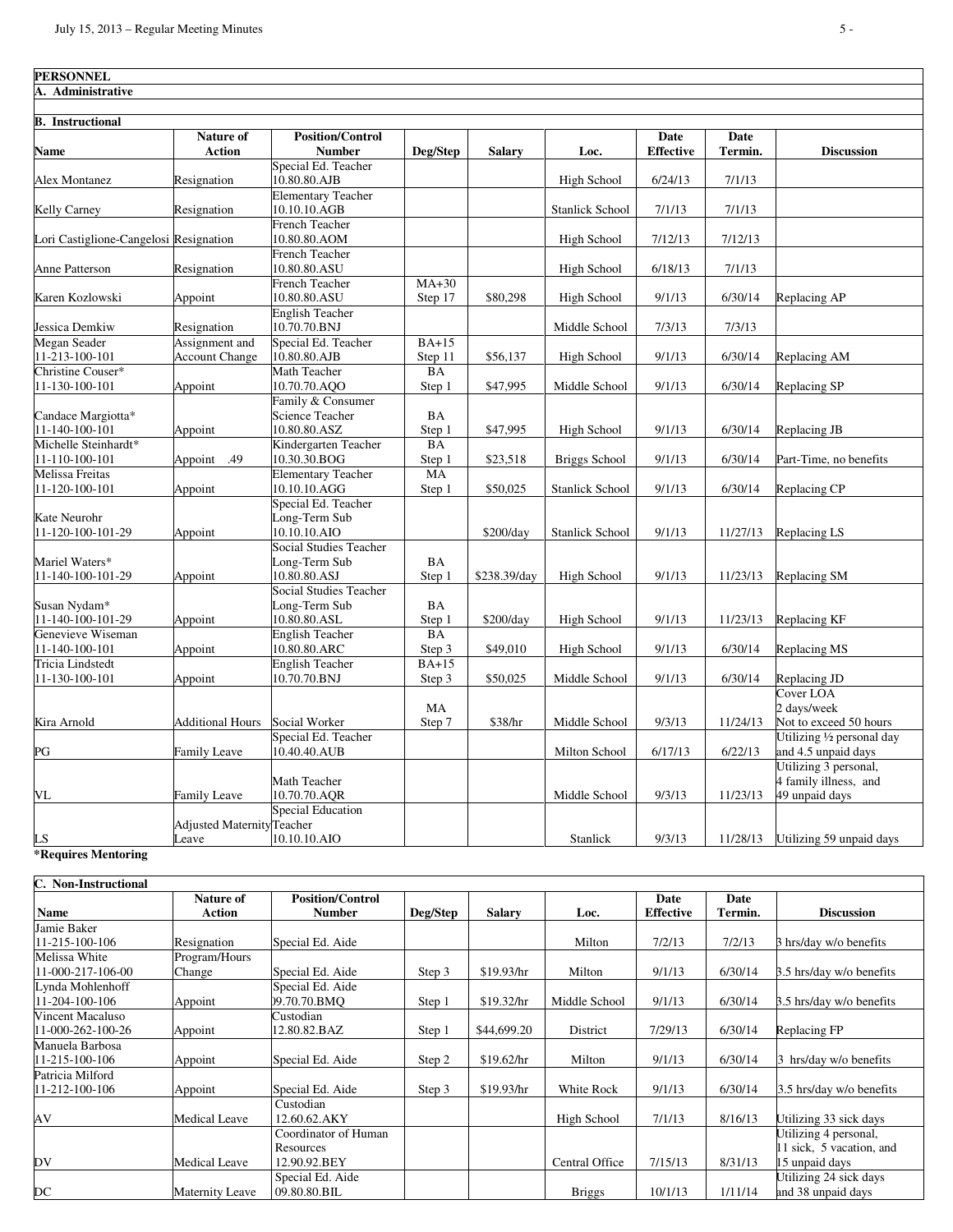|                          | <b>Nature of</b>                  |                                                   |               |                       | Date             | Date    |                                          |
|--------------------------|-----------------------------------|---------------------------------------------------|---------------|-----------------------|------------------|---------|------------------------------------------|
| Name                     | Action                            | <b>Position</b>                                   | <b>Salary</b> | Loc.                  | <b>Effective</b> | Termin. | <b>Discussion</b>                        |
| Barbara Francavilla      | Rescind                           | School Counselor (Summer)                         | \$425.72/day  | Middle School         | 6/24/13          | 9/1/13  | Not to exceed 2 days                     |
| Steven Hannaway          | Rescind                           | School Counselor (Summer)                         | \$523.63/day  | High School           | 6/24/13          | 9/1/13  | Not to exceed 1 day                      |
| Joanne Martino           | Rescind                           | School Counselor (Summer)                         | \$426.34/day  | High School           | 6/24/13          | 9/1/13  | Not to exceed 1 day                      |
| Siobhan Carroll          | Appoint                           | School Counselor (Summer)                         | \$384.01/day  | Middle School         | 6/24/13          | 9/1/13  | Not to exceed 2 days                     |
| Stacy D'Amato            | Appoint                           | Substitute Secretary (Summer)                     | \$11.50/hr    | District              | 8/1/13           | 8/31/13 |                                          |
| <b>Antoinette Downes</b> | Appoint                           | Educational Evaluations & CST<br>Summer Meetings  | \$401.49/day  | District              | 7/1/13           | 8/31/13 | 2 additional days                        |
| Kathryn Kaminiski        | Additional<br><b>ESY Hours</b>    | Special Ed Teacher:<br><b>Summer CST Meetings</b> | \$35.20/hr    | White Rock/<br>Milton | 7/8/13           | 8/6/13  | 2.5 hours/day<br>Not to exceed 130 hours |
| Stacy Milan              | Additional<br>Summer Hours        | Special Ed Teacher:<br><b>Summer CST Meetings</b> | \$38.79/hr    | Milton                | 8/5/13           | 8/30/13 | Summer hours<br>Not to exceed 64 hours   |
| Barbara Riedel           | Additional<br>Summer Hours        | Speech Evaluations & CST Summer<br>Meetings       | \$76.05/hr    | Milton                | 8/5/13           | 8/30/13 | Half hour/day<br>Not to exceed 5 hours   |
| Bethany Ryan             | Additional<br><b>Summer Hours</b> | Speech Evaluations & CST Summer<br>Meetings       | \$36.60/hr    | Milton                | 8/8/13           | 8/28/13 | Half hour/day<br>Not to exceed 5 hours   |
| Cheryl Spencer           | Additional<br><b>Summer Hours</b> | Speech Therapist                                  | \$52.58/hr    | Cozy Lake             | 7/12/13          | 8/2/13  | Half hour/day<br>Not to exceed 2 hours   |

| $11-000-221-104-20$ |                  |                         |               |          |                  |         |                      |  |  |  |  |
|---------------------|------------------|-------------------------|---------------|----------|------------------|---------|----------------------|--|--|--|--|
|                     | <b>Nature of</b> |                         |               |          | Date             | Date    |                      |  |  |  |  |
| <b>Name</b>         | Action           | Position                | <b>Salary</b> | Loc.     | <b>Effective</b> | Termin. | <b>Maximum Hours</b> |  |  |  |  |
| Sean McNulty        | Rescind          | Social Studies, Grade 7 | \$36.41/hr    | JTMS     | 7/1/13           | 6/30/14 | 20 hours             |  |  |  |  |
| Lisa Young          | Rescind          | Social Studies, Grade 5 | \$36.41/hr    | Stanlick | 7/1/13           | 6/30/14 | 20 hours             |  |  |  |  |

| <b>MOTION:</b> Mrs. Poulas | SECOND: Mr. Cuccio |             |         |        |  |  |  |  |
|----------------------------|--------------------|-------------|---------|--------|--|--|--|--|
| <b>Name</b>                | Ayes               | <b>Nays</b> | Abstain | Absent |  |  |  |  |
| Mr. Cuccio                 | X                  |             |         |        |  |  |  |  |
| Mr. Millar                 | X                  |             |         |        |  |  |  |  |
| Mrs. Poulas                | X                  |             |         |        |  |  |  |  |
| Mr. Quigley                | X                  |             |         |        |  |  |  |  |
| Mrs. Scott                 | X                  |             |         |        |  |  |  |  |
| Mrs. Senatore              | X                  |             |         |        |  |  |  |  |
| Mr. Smith                  |                    |             |         | X      |  |  |  |  |
| Mr. Stewart                | X                  |             |         |        |  |  |  |  |
| Mrs. Van Ness              | X                  |             |         |        |  |  |  |  |

## **L. EDUCATION, SPECIAL EDUCATION AND TECHNOLOGY COMMITTEE**

 Motion by Mrs. Poulas, seconded by Mrs. Scott, to accept the recommendation of the Superintendent to approve and adopt motions L.1 and L.2, as described below:

**L.1** Motion to approve the following contracted services:

| Name                           | Rate        | Loc.     | <b>Date</b><br><b>Effective</b> | Date<br>m<br>l'erminated | <b>Discussion</b> |  |
|--------------------------------|-------------|----------|---------------------------------|--------------------------|-------------------|--|
| Progressive Therapy of NJ, LLC | \$38,500.00 | District | 7/1/2013                        | 6/30/2014                | Autism Program    |  |

**L.2** Motion to Recognize and Accept the Harassment, Intimidation and Bullying Incidences (HIB) June 17, 2013 through June 21, 2013.

**RESOLVED**, That upon the Recommendation of the Superintendent, the Jefferson Township Board of Education recognizes the Harassment, Intimidation, and Bullying incidences reported from June 17, 2013 through June 21, 2013, as summarized below:

| School            | Incidents Reported | Confirmed Incidents of HIB | Inconclusive – Case Will Remain Active |
|-------------------|--------------------|----------------------------|----------------------------------------|
| Milton            |                    |                            |                                        |
| <b>Briggs</b>     |                    |                            |                                        |
| Cozy Lake         |                    |                            |                                        |
| Stanlick          |                    |                            |                                        |
| <b>White Rock</b> |                    |                            |                                        |
| Middle School     |                    |                            |                                        |
| High School       |                    |                            |                                        |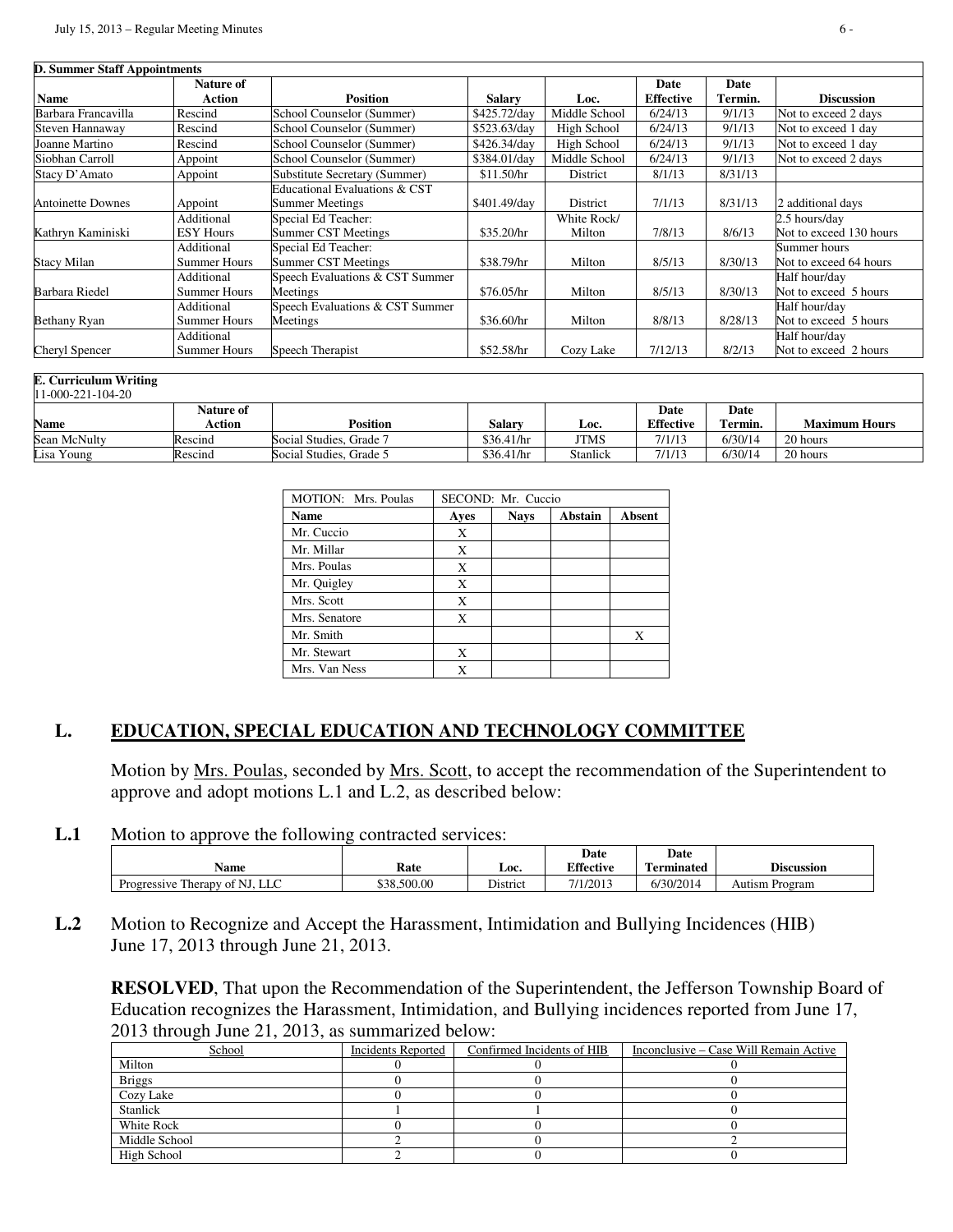**BE IT FURTHER RESOLVED**, that the Jefferson Township Board of Education approves the remedial and disciplinary action taken by the building principals.

| <b>MOTION:</b> Mrs. Poulas | <b>SECOND: Mrs. Scott</b> |             |         |        |  |  |  |  |  |
|----------------------------|---------------------------|-------------|---------|--------|--|--|--|--|--|
| <b>Name</b>                | Ayes                      | <b>Nays</b> | Abstain | Absent |  |  |  |  |  |
| Mr. Cuccio                 | X                         |             |         |        |  |  |  |  |  |
| Mr. Millar                 | X                         |             |         |        |  |  |  |  |  |
| Mrs. Poulas                | X                         |             |         |        |  |  |  |  |  |
| Mr. Quigley                | X                         |             |         |        |  |  |  |  |  |
| Mrs. Scott                 | X                         |             |         |        |  |  |  |  |  |
| Mrs. Senatore              | X                         |             |         |        |  |  |  |  |  |
| Mr. Smith                  |                           |             |         | X      |  |  |  |  |  |
| Mr. Stewart                | X                         |             |         |        |  |  |  |  |  |
| Mrs. Van Ness              | X                         |             |         |        |  |  |  |  |  |

### **L.3 Enrollment as of 6/21/13:**

|                           | <b>June 2012</b> | <b>June 2013</b> |
|---------------------------|------------------|------------------|
| Milton                    | 176              | 174              |
| Cozy Lake                 | 253              | 260              |
| Arthur Stanlick           | 379              | 392              |
| E.T. Briggs               | 366              | 350              |
| White Rock                | 415              | 389              |
| <b>Total Elementary</b>   | 1,589            | 1,565            |
| JTMS                      | 832              | 837              |
| JTHS                      | 1,043            | 1,034            |
| <b>GRAND TOTAL</b>        | 3,464            | 3,436            |
| Tuition students received |                  |                  |
| Out-of-district placement | 40               | 35               |

## **M. COMMUNICATIONS**

• None

## **N. OLD BUSINESS**

• None

## **O. NEW BUSINESS**

• None

# **P. PUBLIC COMMENTS**

• An audience member, whose child is homeschooled, advocated for allowing homeschooled students to participate in school sponsored athletics.

# **Q. BOARD MEMBER COMMENTS**

- The Board congratulated the graduating class of 2013.
- Mrs. Senatore inquired as to the status of student parking at the high school.
- Mr. Stewart assisted with the Pre-Project Graduation festivities by serving meals to students.
- Mrs. Poulas congratulated the new staff.
- Mr. Quigley thanked the public and district for their kindness and helpfulness during his first 6 months as a Board member.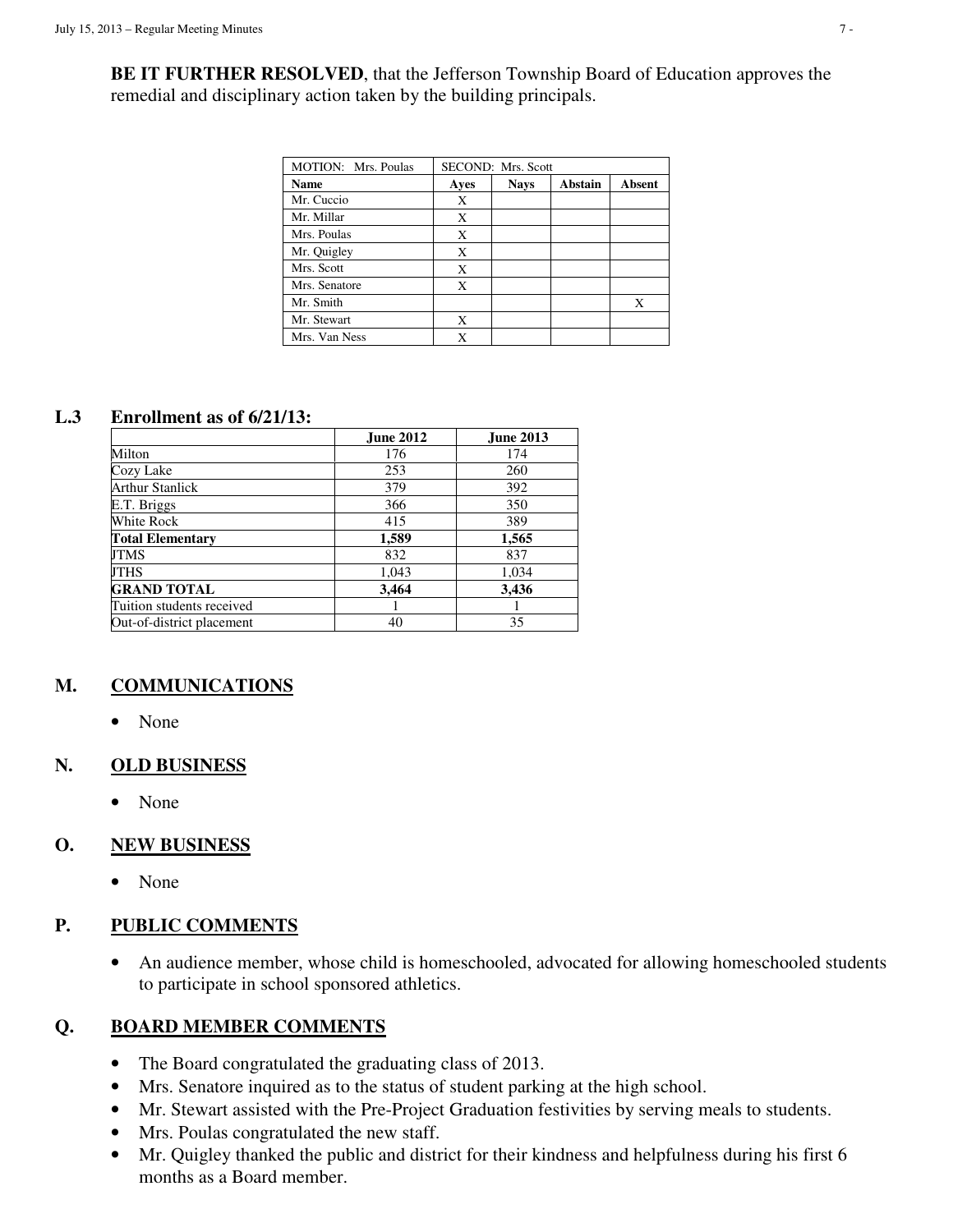# **R. ADJOURN**

Motion by <u>Mrs. Poulas</u>, seconded by <u>Mrs. Scott</u> that the meeting adjourn at 8:39 PM.

Respectfully submitted,

 Dora E. Zeno Board Secretary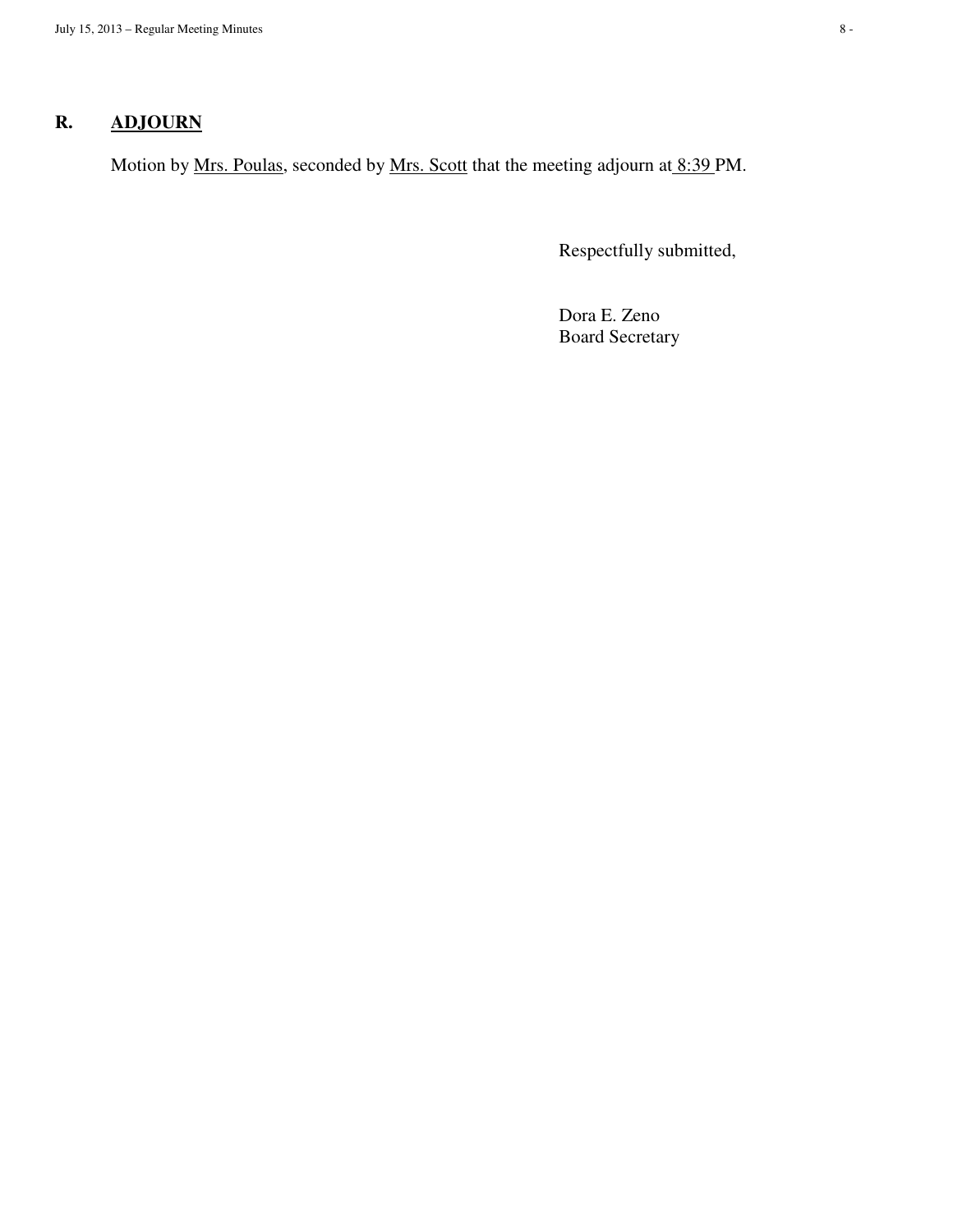|                    | Event      |                   | <b>Function Description</b>              | Trans-    | <b>Registration</b><br><b>Travel/</b> |              | Lodging<br>Cost/<br>(not to | day/person | #              | <b>Meal Cost</b><br>per day (not | #<br>Meal   | <b>Total</b><br><b>Expenses/person</b><br>daily costs (does not<br>include mileage, |
|--------------------|------------|-------------------|------------------------------------------|-----------|---------------------------------------|--------------|-----------------------------|------------|----------------|----------------------------------|-------------|-------------------------------------------------------------------------------------|
| <b>Name</b>        | Date       | Location          | (i.e. Seminar Subject)                   | portation | Fee \$                                | <b>Miles</b> | exceed)                     |            | <b>Nights</b>  | to exceed)                       | <b>Davs</b> | parking and tolls)                                                                  |
| Cuccio, Frank*     | Oct. 22-24 | Atlantic City, NJ | New Jersey School Boards Annual Workshop | Own       |                                       | 300          |                             | 100.00     | $\gamma$       | 161.00/<br>flat rate             |             | 361.00                                                                              |
| Kraemer, Joseph*   | Oct. 22-24 | Atlantic City, NJ | New Jersey School Boards Annual Workshop | Own       |                                       | 300          |                             | 100.00     |                | 161.00/<br>\$<br>flat rate       |             | 361.00                                                                              |
| Poulas, Stacey*    | Oct. 22-24 | Atlantic City, NJ | New Jersey School Boards Annual Workshop | Own       |                                       | 300          |                             | 100.00     | $\gamma$       | 161.00/<br>- \$<br>flat rate     |             | 361.00                                                                              |
| Quigley, Edward*   | Oct. 22-24 | Atlantic City, NJ | New Jersey School Boards Annual Workshop | Own       |                                       | 300          |                             | 100.00     | $\overline{2}$ | 161.00/<br>flat rate             |             | 361.00                                                                              |
| Scott, Cynthia*    | Oct. 22-24 | Atlantic City, NJ | New Jersey School Boards Annual Workshop | Own       |                                       | 300          |                             | 100.00     | 2              | 161.00/<br>flat rate             |             | 361.00                                                                              |
| Senatore, Melissa* | Oct. 22-24 | Atlantic City, NJ | New Jersey School Boards Annual Workshop | Own       |                                       | 300          |                             | 100.00     |                | 161.00/<br>flat rate             |             | 361.00                                                                              |
| Smith, H. Ronald*  | Oct. 22-24 | Atlantic City, NJ | New Jersey School Boards Annual Workshop | Own       |                                       | 300          |                             | 100.00     | $\gamma$       | 161.00/<br>flat rate             |             | 361.00                                                                              |
| Stewart, Michael*  | Oct. 22-24 | Atlantic City, NJ | New Jersey School Boards Annual Workshop | Own       |                                       | 300          |                             | 100.00     | 2              | 161.00/<br>flat rate             |             | 361.00                                                                              |
| Thornton, Mary*    | Oct. 22-24 | Atlantic City, NJ | New Jersey School Boards Annual Workshop | Own       |                                       | 300          |                             | 100.00     | $\overline{2}$ | 161.00/<br>flat rate             |             | 361.00                                                                              |
| Van Ness, Jill*    | Oct. 22-24 | Atlantic City, NJ | New Jersey School Boards Annual Workshop | Own       |                                       | 300          |                             | 100.00     |                | 161.00/<br>flat rate             |             | 361.00                                                                              |
| Zeno, Dora*        | Oct. 22-24 | Atlantic City, NJ | New Jersey School Boards Annual Workshop | Own       | $1.000.00*$<br>\$.                    | 300          |                             | 100.00     |                | 161.00/<br>flat rate             |             | 361.00                                                                              |

*\*Denotes Group Registration*